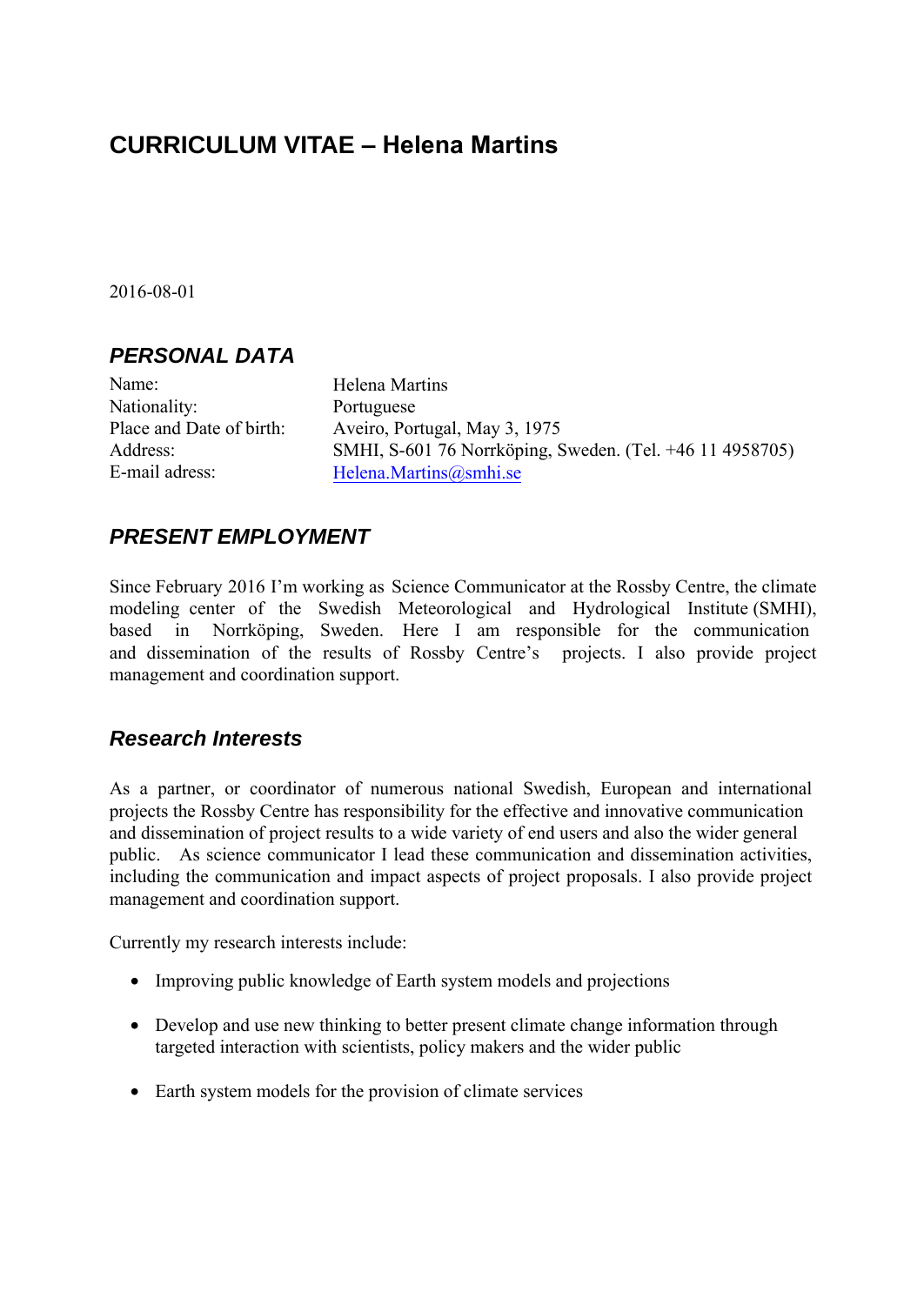### *PREVIOUS ACADEMIC EMPLOYMENTS*

- Post-doctoral fellow at CESAM (Centre for Environmental and Marine Studies), University of Aveiro, Portugal, January 2010 - December 2015.
- Ph-D student at the University of Aveiro, Portugal, 2004-2009.
- Invited Assistant Professor at the School of Technology and Management, Polytechnic Institute of Leiria, Portugal, March 2007 - July 2011 (50%).

## *EDUCATION*

#### **Formal degree**

- Degree, Environmental Engineering, University of Aveiro, 1998.
- M.Sc in Economy and Politics of Energy and Environment, Lisbon Technical University, 2002.
- Ph.D. in Sciences Applied to the Environment, University of Aveiro, 2009. Doctoral thesis "Exploring the links between urban structure and air quality".

# *PROJECT EXPERIENCE*

- AIR4EU, EU FP6 project (University of Aveiro)
- BRIDGE, EU FP7 project (CESAM & University of Aveiro)
- APPRAISAL, EU FP7 project (CESAM & University of Aveiro)
- CLICURB, FCT project (CESAM & University of Aveiro)
- EMBRACE, FP7 project (SMHI)
- IS-ENES2, FP7 project (SMHI)
- CLIP-C, FP7 project (SMHI)
- HELIX, FP7 project (SMHI)
- CLIMATEUROPE, H2020 project (SMHI)
- CRESCENDO, H2020 project (work-package leader, SMHI)

### *COMMITMENTS AND AWARDS*

#### **Fellowships**

Portuguese National Foundation for Science and Technology Grants: PhD (2004-2008) and Post-doctoral (2010-2015)

### **Reviewing**

- Atmospheric Environment, Atmospheric Research, Atmosphere, Building and Environment, International Journal of Climatology, Journal of Applied Meteorology and Climatology, Journal of Planning Education and Research, Landscape and Urban Planning, Meteorology and Atmospheric Physics, SAGE Open.
- PRACE 11th Call for Proposals for Project Access, including Multi-year and Data Storage Service Pilot Case, reviewer